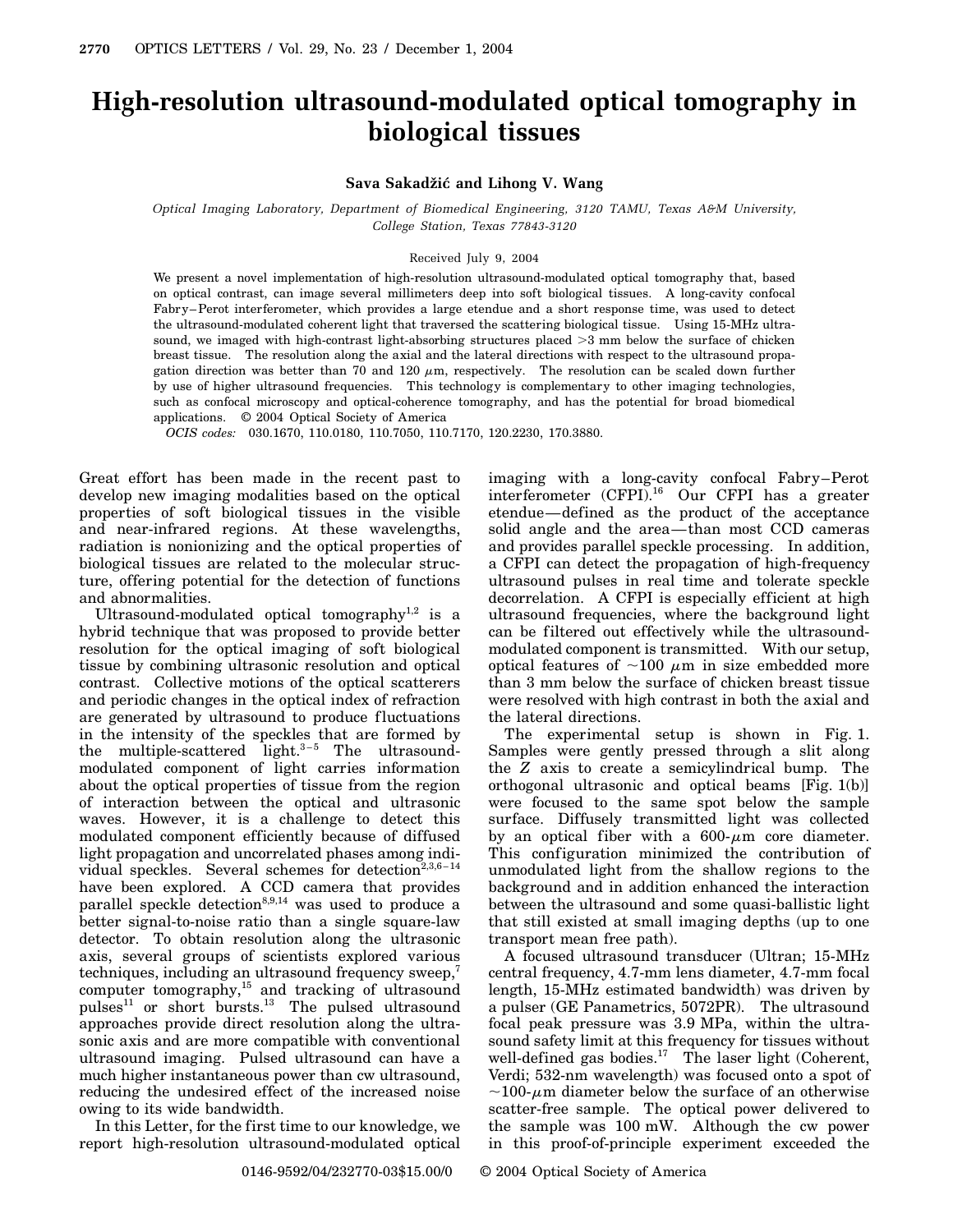

Fig. 1. (a) Schematic of the experimental setup: L, laser; TG, trigger generator; PR, pulser–receiver; UT, ultrasonic transducer; FO, focusing optics; CF, collecting fiber; S, sample; CO, coupling optics; PZT, piezoelectric transducer; BS, beam splitter; SH, shutter; PD, photodetector. (b) Top view of the sample (S): UB, ultrasound beam; LB, incident light beam; CL, collected light; R, radius of curvature. Other abbreviations defined in text.

safety limit for average power, the duration of the sample's exposure to light can be reduced to only a few microseconds for each ultrasound pulse propagation through the region of interest, and therefore the safety limit will not be exceeded in practice even if the focus is maintained in a scattering medium. The sample was mounted on a three-axis (*X*1, *Y*1, and *Z*1) translational stage. The ultrasound transducer and the sample were immersed in water for acoustic coupling. The light-focusing optics and the collecting fiber were immersed in the same water tank. The collected light was coupled into the CFPI, which was operated in a transmission mode (50-cm cavity length, 0.1-mm<sup>2</sup> sr etendue,  $>$ 20 finesse). The light sampled by the beam splitter was used in a cavity tuning procedure. First we swept the cavity through one free spectral range to find the position of the central frequency of the unmodulated light. Then one CFPI mirror was displaced by a calibrated amount such that the cavity was tuned to the frequency of one sideband of the ultrasound-modulated light (15 MHz greater than the laser light frequency). An avalanche photodiode (APD; Advanced Photonix) acquired the light filtered by the interferometer, and the signal was sampled at 100 Msamples/s with a data acquisition board (Gage, CS14100). A computer program written with LabView software controlled the movement of the CFPI mirror and the other sequences of the control signals.

A trigger generator (Stanford Research, DG535) triggered both ultrasound-pulse generation and data acquisition from the APD. As the resonant frequency of the CFPI cavity coincided with one sideband of the ultrasound-modulated light, the signal acquired by the APD during the ultrasound propagation through the sample represented the distribution of the ultrasound-modulated optical intensity along the ultrasonic axis and, therefore, yielded a one-dimensional (1D) image. In each operational cycle, first the resonant frequency of the CFPI was tuned and then data from 4000 ultrasound pulses were acquired in 1 s. Averaging over ten cycles was usually necessary to produce a satisfactory signal-to-noise ratio for each 1D image. We obtained two-dimensional images by scanning the sample along the *Z* direction and acquiring each corresponding 1D image.

Figure 2 presents a typical profile of the temporal dependence of the ultrasound-modulated light intensity during ultrasound-pulse propagation through the sample. The time of propagation was multiplied by  $1500 \text{ ms}^{-1}$ , the approximate speed of sound in the sample, to be converted into distance along the *X* axis, where the origin corresponded to the trigger for the signal acquisition from the APD. The sample, made from chicken breast tissue, was pressed through the 4-mm-wide slit. A long rod of  $60-\mu m$  diameter, made from black latex, which was transparent for ultrasound but absorptive for light, was placed below the sample surface along the *Z* axis of the cylindrical tissue bump of a 2-mm radius. Because the profiles of the optical radiance and the ultrasound intensity within the sample determined the distribution of the ultrasound-modulated optical intensity, the maximum corresponded to the crossing point between the optical and the ultrasonic axes, as indicated in Fig. 2. The differences between the optical properties of the object and the tissue created a deep dip in the ultrasoundmodulated light intensity when the ultrasound pulse passed through the object.

To investigate the axial and lateral resolutions, we imaged two chicken breast tissue samples (Fig. 3). The samples were prepared with 3.2- and 3-mm radii of curvature, respectively, in the cylindrical bumps. Two objects, shown in Figs.  $3(b)$  and  $3(d)$ , were made from  $100$ - $\mu$ m-thick black latex and placed in the centers of curvature of the prepared samples, i.e., 3.2 and 3 mm below their respective surfaces. Their wide sides were parallel to the ultrasound beam and perpendicular to the light beam. We took the difference between the profiles of the modulated



Fig. 2. Temporal dependence of the ultrasound-modulated light intensity during the propagation of an ultrasound pulse through the sample.